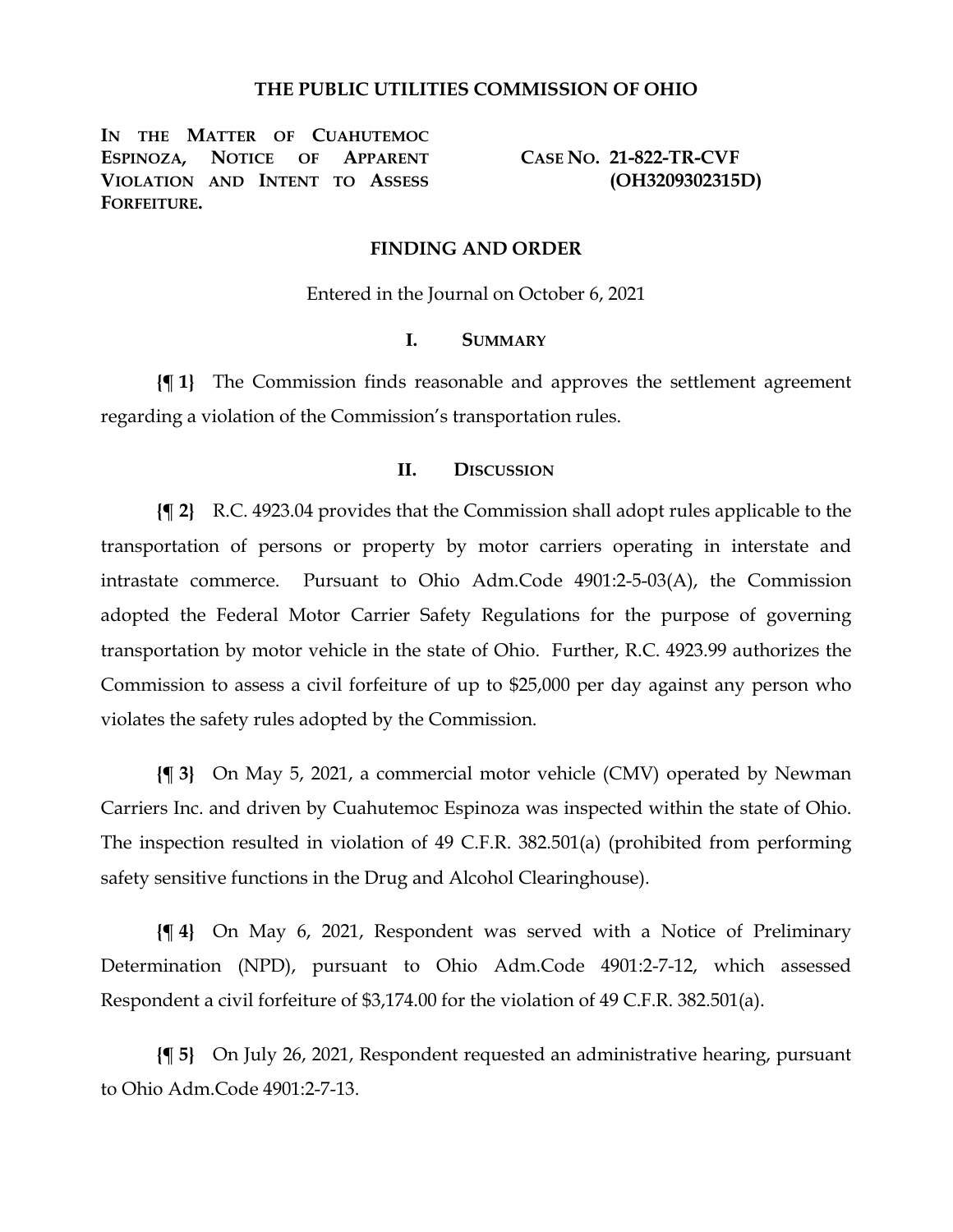**{¶ 6}** A prehearing conference was conducted on August 24, 2021.

**{¶ 7}** On September 20, 2021, Staff and Respondent filed a settlement agreement which, in the parties' opinion, resolves the issues raised in the NPD. The following is a summary of the conditions agreed to by the parties and is not intended to replace or supersede the settlement agreement.

- (a) Respondent admits to the violation listed above and recognizes that the violations may be included in Respondent's Safety-Net record and history of violations, insofar as it may be relevant for purposes of determining future penalty actions.
- (b) Respondent has demonstrated that he has since become compliant with the Drug and Alcohol Clearing House.
- (c) Respondent and Staff agree that the total forfeiture should be reduced to \$500 based upon mitigating circumstances offered by Respondent.
- (d) Accordingly, Respondent shall pay the reduced civil forfeiture within 30 days of the Commission's order approving this settlement agreement. The payment shall be made payable by check or money order to "Treasurer State of Ohio," and mailed to PUCO Finance, 180 E. Broad St., 4th floor, Columbus, OH 43215-3793. In order to assure proper credit, Case No. 21-822-TR-CVF and inspection number OH3209302315D should appear on the face of the check or money order.
- (e) This settlement agreement shall not become effective until adopted by the Commission. The date of the Entry or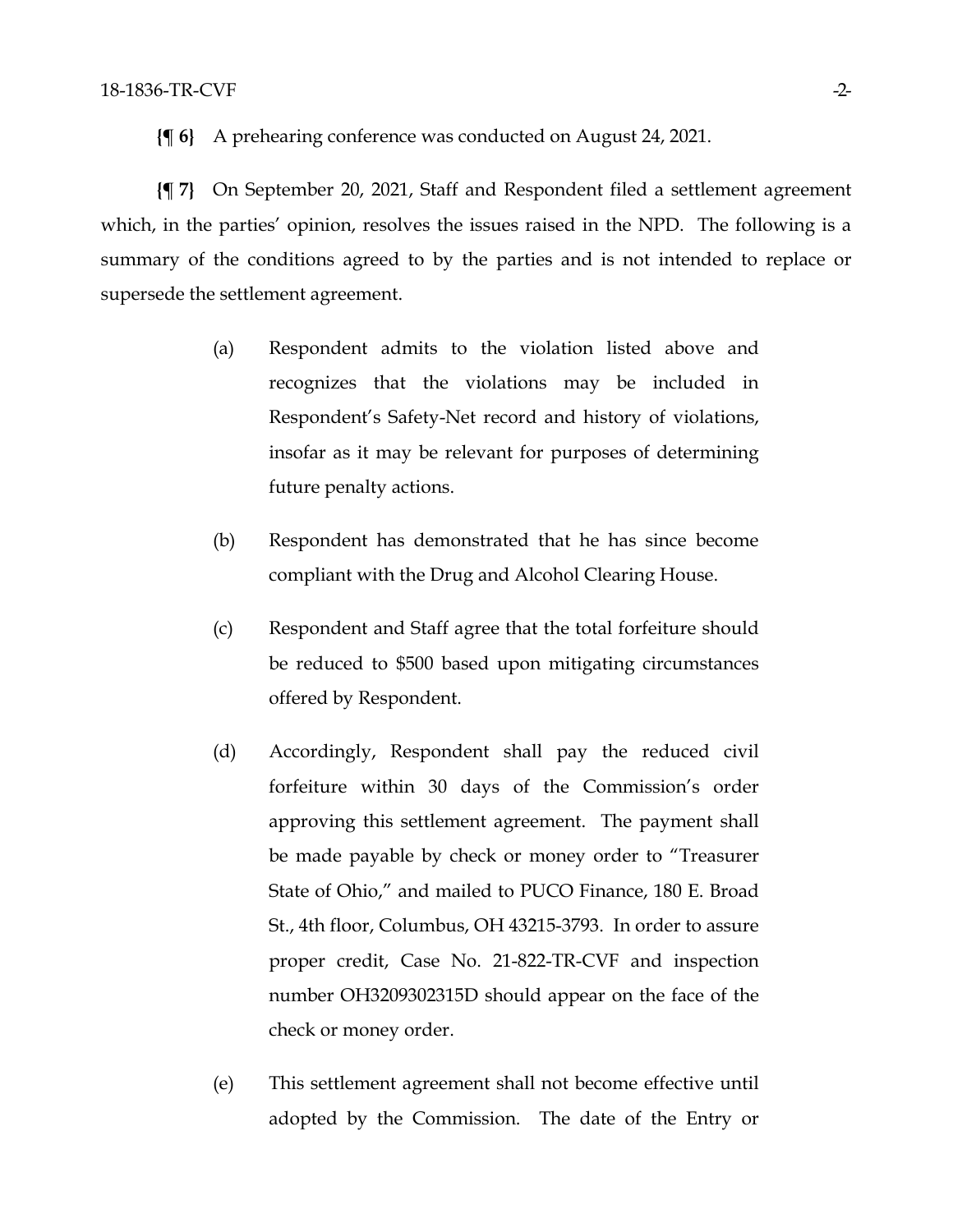order of the Commission adopting this settlement agreement shall be considered the effective date of the settlement agreement.

(f) This settlement agreement is made in settlement of all factual and legal issues in this case. It is not intended to have any effect in any other case or proceeding.

**{¶ 8}** The Commission notes that, in accordance with Ohio Adm.Code 4901:2-7- 14(D), if the respondent fails to comply with the provisions of the settlement agreement for a period exceeding 30 days, the respondent shall be in default and shall be deemed to have admitted the occurrence of the violations, and waived all further right to contest liability for the forfeiture originally assessed by Staff.

**{¶ 9}** The Commission finds that the settlement agreement submitted in this case is reasonable. Therefore, the settlement agreement shall be approved and adopted in its entirety.

#### **III. ORDER**

**{¶ 10}** It is, therefore,

**{¶ 11}** ORDERED, That the settlement agreement submitted in this case be approved and adopted in its entirety. It is, further,

**{¶ 12}** ORDERED, That Respondent pay a civil forfeiture of \$500 in accordance with the settlement agreement. Payment shall be made via the Commission website or by check or money order payable to "Treasurer, State of Ohio," and mailed to PUCO, Attn: PUCO Finance, 180 East Broad Street, 4th Floor, Columbus, Ohio 43215-3793. In order to assure proper credit, Respondent is directed to write Case No. 21-822-TR-CVF and inspection number OH3209302315D on the face of the check or money order. It is, further,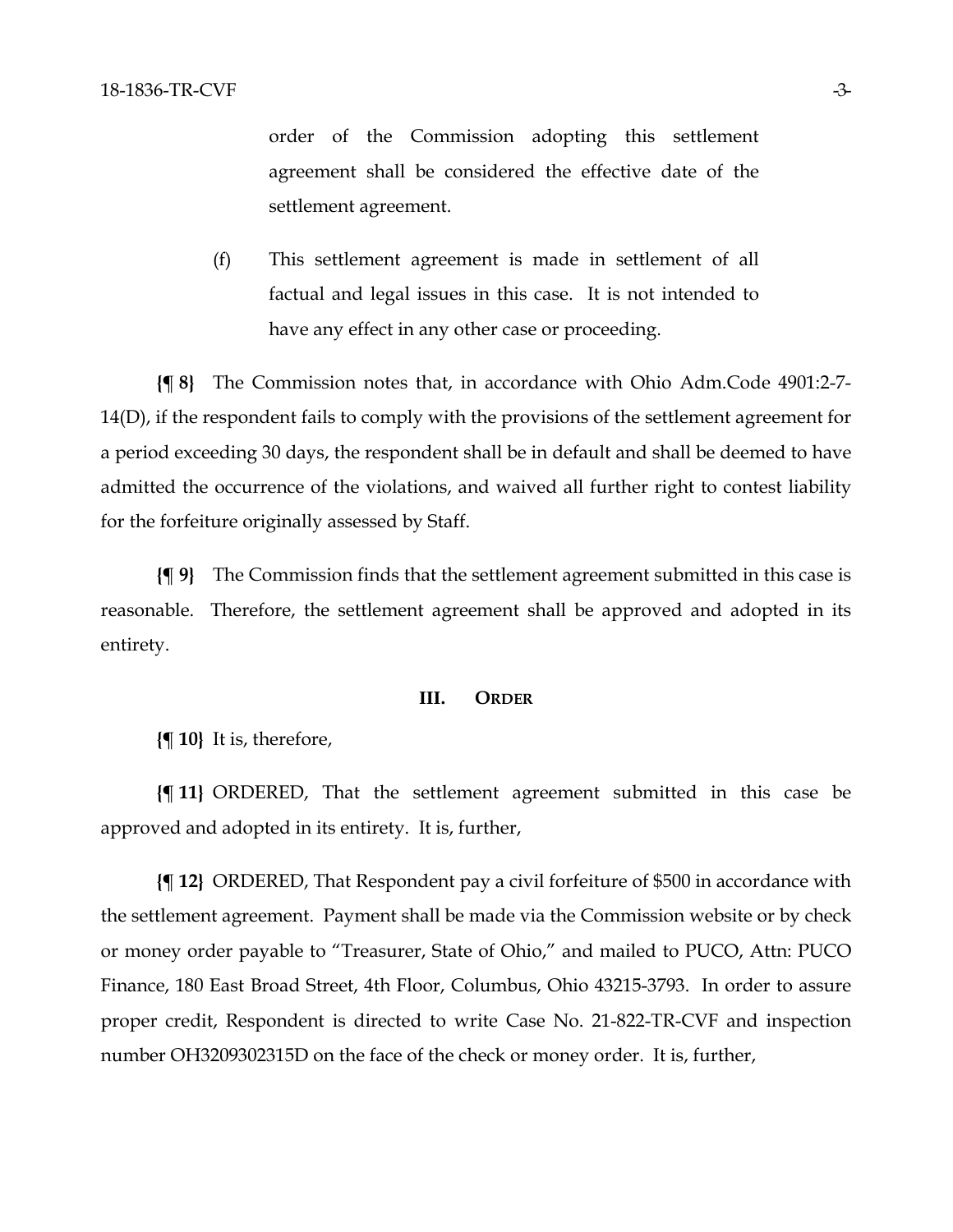**{¶ 13}** ORDERED, That a copy of this Finding and Order be served upon Respondent and all other interested parties of record.

COMMISSIONERS: *Approving:*  Jenifer French, Chair M. Beth Trombold Lawrence K. Friedeman Dennis P. Deters

JML/hac